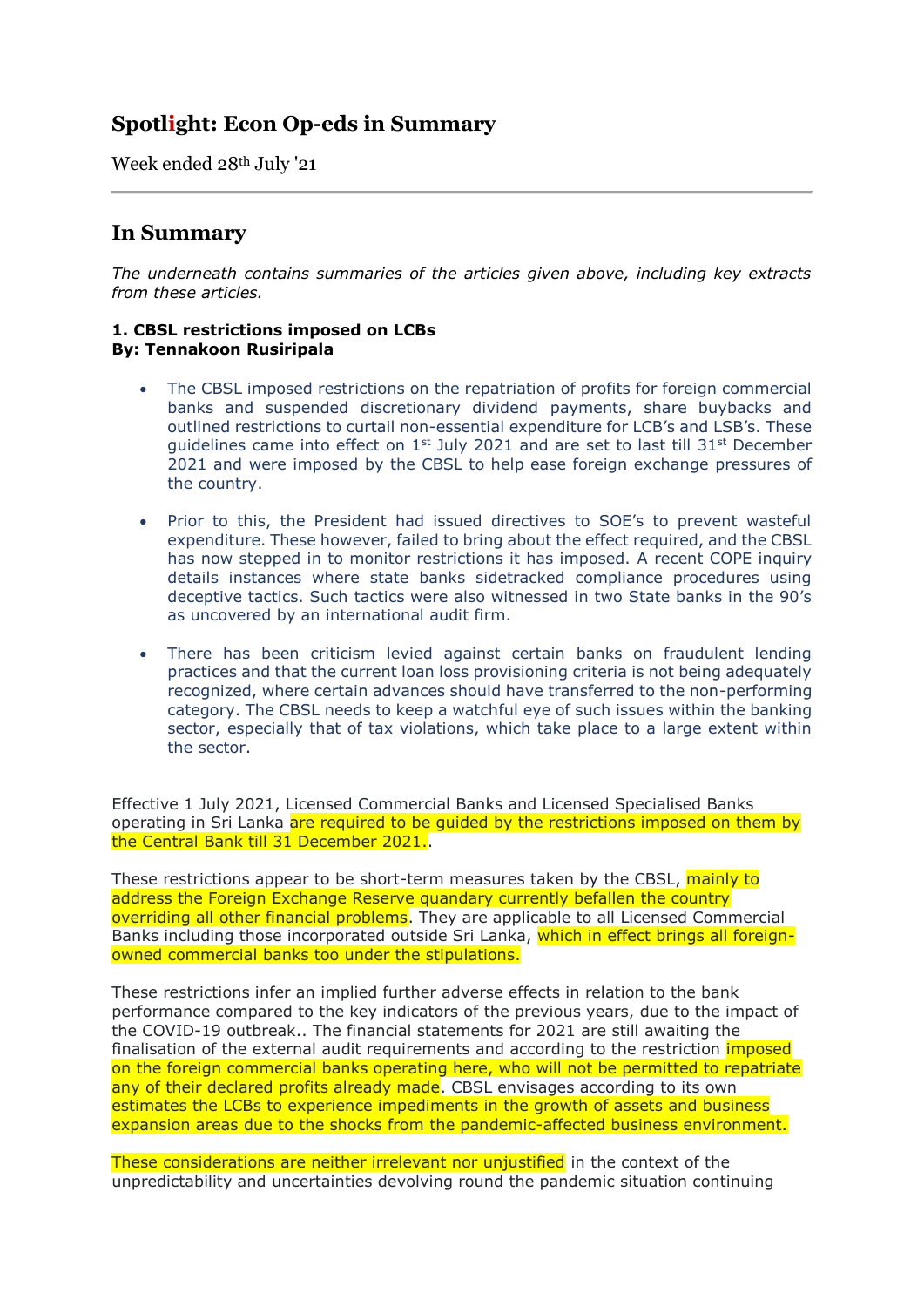unabated in a global sense. In a practical perception, the restrictions imposed, sound more logical as preventive actions which when applied commonly across the industry would not cause any particular disadvantage to any single bank.

As the regulator, the CBSL will have to be mindful of possible capital shortfalls induced or taking place due to the prevailing situation. The country is experiencing a keen concern about the need to maintain a sound and strong banking industry with guaranteed liquidity and capital adequacies. They will be more helpful to the local banks both in the State and Private sector. The conditions they are expected to adhere to are in keeping with the directive issued earlier by the President to the SOEs with a view to stop wastage and improve efficiency.

When we look at the restrictions now imposed by the CBSL, it appears that they have identified the possible problem areas more specifically, maybe under the scope of their responsibility as a supervisor and the regulatory framework of promoting corporate governance and capital requirements of the banking industry.

The private sector banks with public quoted shares are required to refrain from buying back their own shares. We have noticed some 'unsavoury movements' in our share market operations recently. The CBSL has stepped in to curtail any contributory actions on the part of the LCBs in this regard.

The restrictions also extend to the curtailment of increasing the management allowances and payments to Board of Directors. CBSL has restricted this area probably with their past experience and also presuming that there is a possibility of a tendency to resort to such practices even under troubled circumstances. But it could have been more effective if the CBSL brought in this restriction to cover any and all enhancements and increases of all sorts, possible under their rights of normal operations.

Perhaps the CBSL may not be aware of the highly extravagant special allowances and perks that have been granted to the top executives of the banks, particularly in the State sector. Some of these were even highlighted in the recent Parliamentary COPE inquiries causing alarm even among the not so caring legislators, making them raise their eyebrows.

Banks have been directed to exercise prudence and refrain as far as possible from incurring non-essential expenditure. The restrictions specify certain areas such as advertising, business promotions, gift schemes, entertainment, sponsorships and travelling, etc. A careful examination will show that most of these expenditure items serve a different purpose than the needs superficially canvassed in their favour.

It is noteworthy that the President's directive given earlier to the SOEs to stop wasteful expenditure also covered these areas. But what we observed was that without the intervention and oversight by a supervisory and regulatory authority, the directives did not have the desired effect. Now in the context of the CBSL effectively monitoring the adherence to these restrictions they have enforced, we can expect some improvement.

In the State sector, as was revealed in the recent COPE inquiries, there have been many deceptive avenues to side track compliances including procurements. There had been instances where subsidiaries owned by State banks were used as agencies to engage in high value contracts involving constructions and supplies to bypass the procurement procedures. Therefore, the CBSL will have to focus on such matters to give effect to what they have enunciated.

If the CBSL is keen in ensuring a safe liquidity position in the banks with adequate capital they have to keep a close watch on their accounting practices. Under various stratagem banks can resort to mislead even the auditors by adopting controversial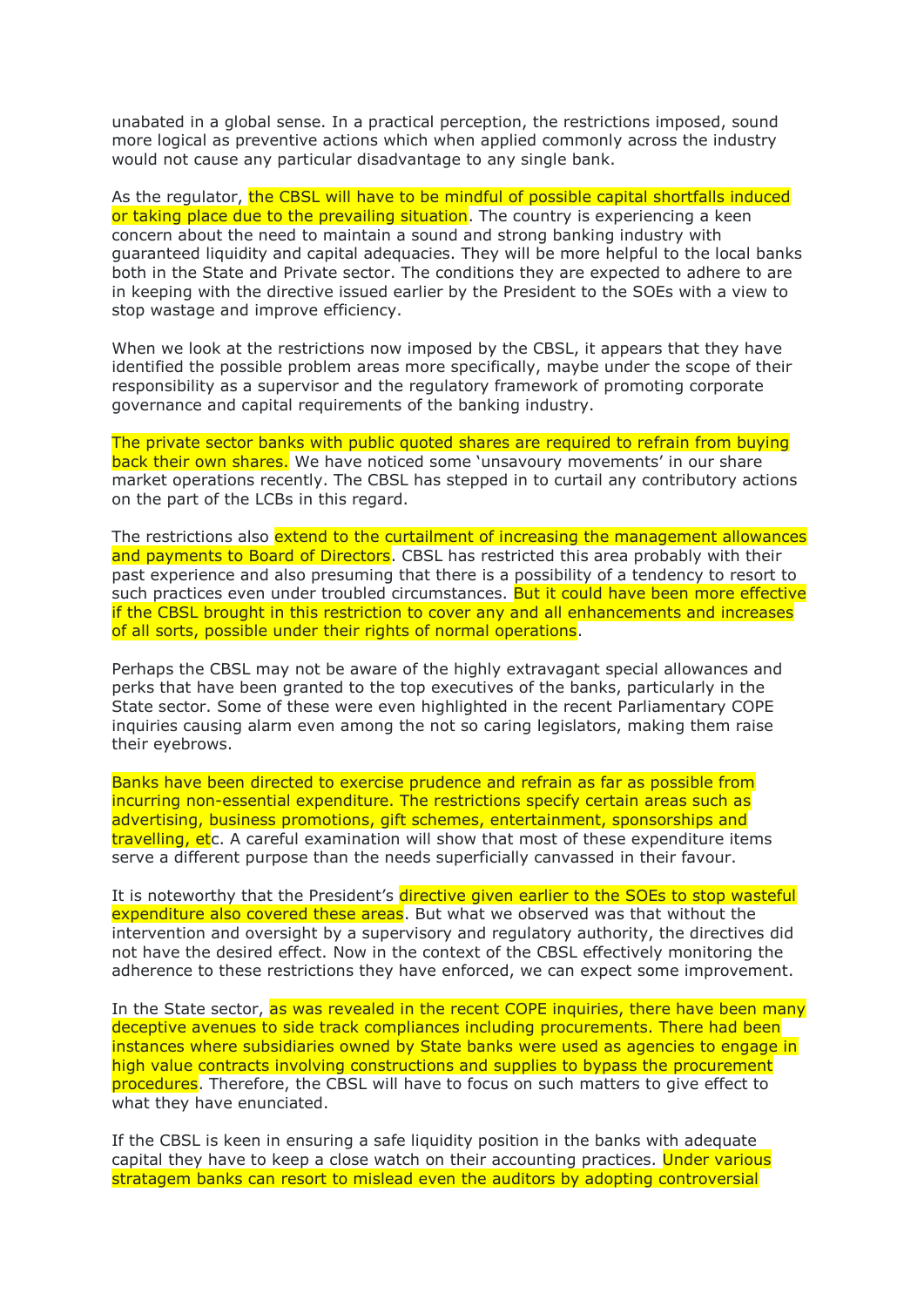gimmicks. This is commonly seen in the loan loss provisioning and other areas where even the audit eye has failed to detect. Banks have callously disregarded some of the obligations they have in making loan loss provisions as well as other general provisions falling within their fiduciary responsibilities.

Just to quote an example, we can point out the case of inadequate provisions made by the two State banks in the late '90s first detected by the international audit firms leading to a highly contentious issue of calling the two banks insolvent. The major laxity was in the provisions that the banks were required to make in respect of Employee Retirement Benefit payments. It may be of interest to the regulator to know that the position today is much worse than it was when the highlighted revelations were made then.

With regard to the loan loss provisions too, the situation that prevails in some banks is not conducive to a position of maintaining a sound liquidity in keeping with the supervisory requirements of the requiator. Several advances continue to be kept in the current category although they remain qualified over a long period to be transferred as non-performing advances.

We are also hearing about public criticisms levelled against these institutions alleging fraudulent lending operations and loans of large amounts figuring as non-performing, some of those earmarked, to be written off under the sophisticated hair cut exercises. A number of advances to be treated in this manner happen to be facilities granted in foreign exchange for overseas projects. The irony of the matter is there is no one who can be held responsible for the poor risk assessment standards applied at the time of granting these facilities.

The foreign-owned banks should be kept under surveillance of the CBSL like all other banking institutions. There are many instances of regulatory violations including huge tax evasions in this sector. We are also aware of certain questionable cultures introduced by some foreign banks, for example, the infamous oil hedging deal which cost a huge sum in foreign exchange to our country.

Any repatriation of profits or foreign exchange in the form of capital withdrawals should be carefully monitored by our regulatory authorities. Hence the imposition of restrictions in this manner is a timely and a much-needed precautionary action taken by the CBSL.

Read More – [Refer Daily FT](https://www.ft.lk/columns/CBSL-restrictions-imposed-on-LCBs/4-720874)

## **2. How will the economic crisis be resolved? By Nimal Sanderatne**

- Sri Lanka is currently experiencing severely low foreign reserves amidst upcoming debt payments. Adding on to these existing woes the recent policies which are not quite favorable towards agriculture industry threatening food shortages and requirements for food imports. With low reserves there could be severe shortages on medicine. Fuel costs are likely to increase due to the increase in global fuel prices.
- With current economic situation of the country, there are three possible options to choose. A makeshift arrangement to borrow from countries or come to currency arrangements, borrow short term at high cost by issuing International Sovereign Bonds and obtain assistance of the IMF by coming to an extended fund facility.
- There is significant resistance by the government, central bank and economic advisors towards going to the IMF. The IMF facility would reject the current stringent import controls and most important come to an arrangement for a phased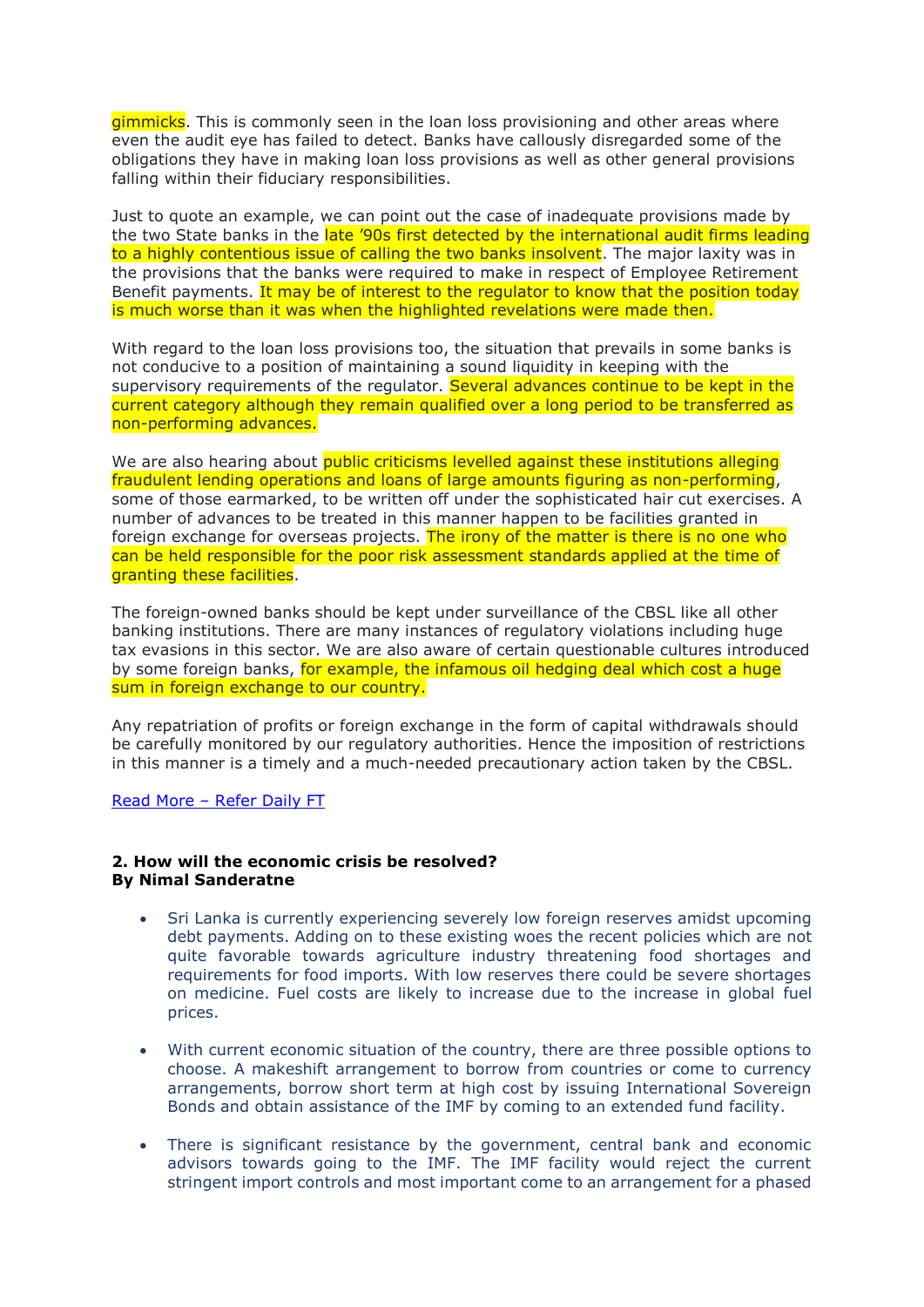reduction of the current massive fiscal deficit. Such fiscal consolidation would be in the interest of economic stability and growth that are the stated objectives of the Central Bank.

Everyone is aware that the country is in an economic crisis. Especially that we are facing a severe crisis in foreign finances. Low foreign reserves have to meet foreign debt repayment obligations and pay for essential imports. When and how will the Government resolve the crisis in external finances?

## **Problems compounded**

The difficulties in external finances have been compounded by denying fertilizer to farmers. The consequent reduction in agricultural output is decreasing food availability, necessitating food imports and reducing exports. The unavailability of fertilizer for smallholder tea cultivation is threatening their livelihoods, reducing tea production and tea exports. The reduction of tea export earnings from about US\$ 1.2 billion a year will be a severe erosion of export earnings.

## **Food imports**

The **unavailability of fertilizer will reduce food production and increase food import needs.** In short, increased import expenditure and reduced export earnings could erode foreign reserves to even a more perilous state.

#### **Future**

The full impacts of the current policies is yet to be seen. Severe hardships are likely later this year and in the next, unless the perilous foreign exchange crisis is resolved by foreign assistance.

#### **Prices and shortages**

Rising prices and shortages of food and essentials like medicines are inevitable. The unavailability of raw materials and spare parts for industry could reduce exports. The further spread of COVID and shortages of raw materials could jeopardize production of manufactured exports.

#### **Threats**

Furthermore, there are severe threats on the horizon that could aggravate the depleting foreign reserves and cause unbearable hardships to people. The withdrawal of the GSP plus concession for exports by the European Union (EU) countries and similar actions by the UK, USA and Canada would be a severe setback to exports.

## **Public finances**

On the other hand, the state of public finances and inflationary pressures caused by monetary expansion would lead to severe financial difficulties for the government and deprivations to people, whose livelihoods are threatened by unemployment and loss of incomes. The possibility of another wave of the COVID could pose further threats to the economy by increasing the current high health costs and denying the destitute of government assistance.

## **Second half**

These adverse developments are expected in the second half of this year and in 2022. Paradoxically, the adverse impact on the balance of payments this year has been the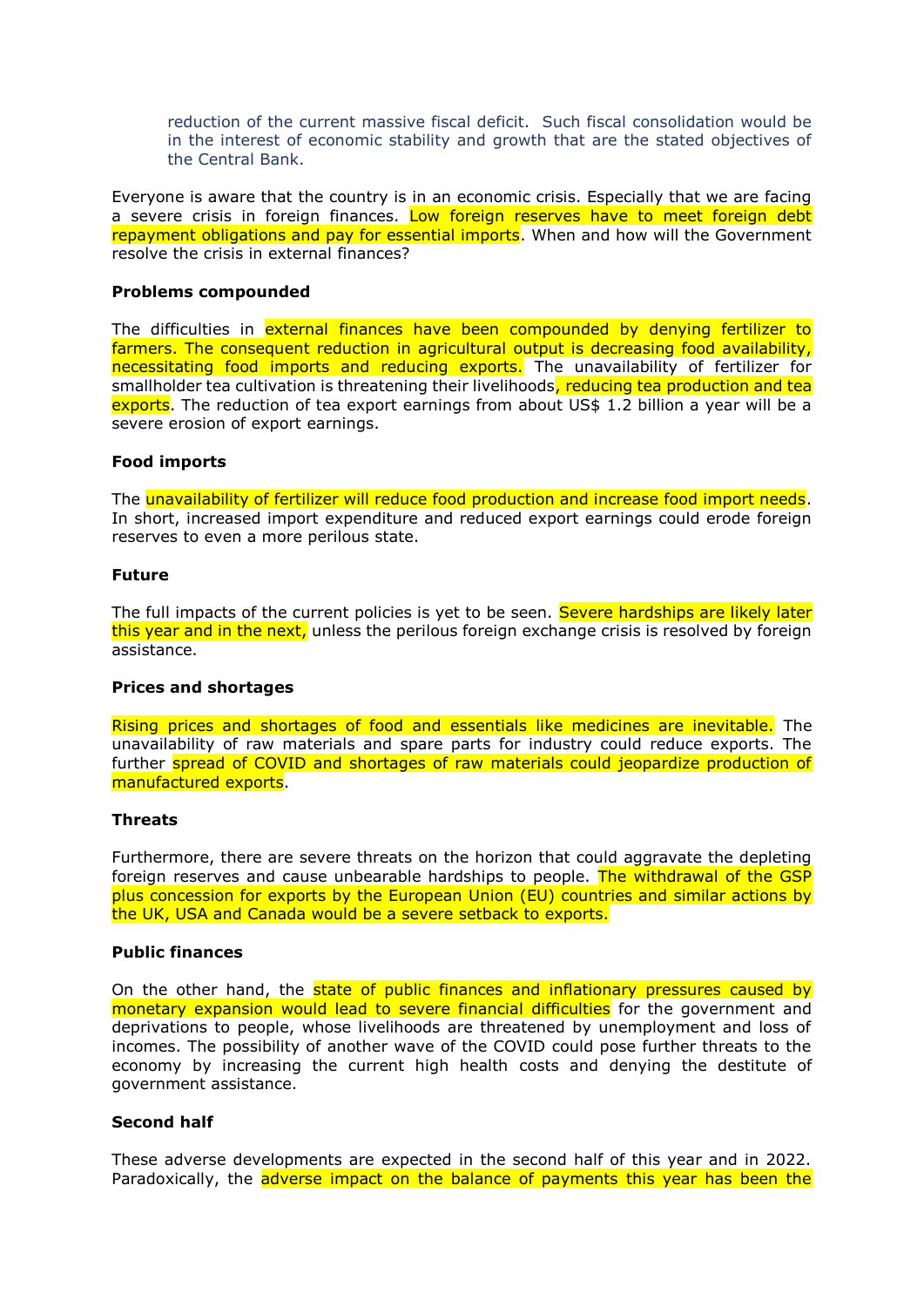increasing import expenditure in spite of restrictions on imports. The second half of this year is likely to witness a widening of the trade deficit owing to increasing import expenditure on food, fuel essential raw materials and reduced agricultural exports. If further restrictions are imposed to counteract this, economic problems would be further aggravated.

## **Economic facts**

The foreign reserves have depleted to as low as US\$ four billion at the end of June. The foreign debt repayment of US\$ one billion in a few days and expenditure on fuel and essential imports of food and raw material are likely to reduce foreign reserves to dangerous levels.

## **Public finances**

The parlous state of the public finances with the fiscal deficit rising to an unprecedented 11 percent of GDP, while government expenditure on containing COVID is increasing are destabilizing the economy. Furthermore, the **inadequacy of interventions to reduce the** plight of the increasing unemployed and destitute are serious economic and social problems facing the government.

## **Increased imports**

Despite stringent import restrictions, *imports have increased this year. Food and fuel* imports have increased and are likely to increase further, later this year. Consequently, the trade deficit would widen to far above last year's US\$ six billion. One expects it would be around US\$ eight billion or more this year. Consequently, the balance of payments deficit at the end of the year will further erode the foreign reserves.

#### **Imports**

Fuel imports are likely to increase sharply owing to escalating international prices from about US\$ 45 per barrel to about US\$ 70. The recent increases in consumer fuel prices will not reduce fuel imports by much as the demand for these are inelastic. A large consumption of fuel is for thermal generation of electricity and public bus and rail transport.

#### **Imports increasing**

Import expenditure increasing despite import restrictions is a paradox that needs an explanation. The main reason for the increasing import expenditure is the escalation of international prices of fuel and food.

Fuel accounts for about 25 percent of total imports. International prices of fuel are increasing with the global economic recovery. Fuel prices that fell to US\$ 30 per barrel and averaged around US\$ 45 per barrel last year has risen to US\$ 70 currently. Consequently, fuel import expenditure this year could be nearly double that of last year.

#### **Food imports**

Expenditure on food imports too have increased in spite of import restrictions owing to higher imports of rice and wheat. While there is a significant increase in prices of grains internationally, rice import volumes have increased owing to a shortfall in production, in spite of contrary reports of a bumper Maha harvest in 2020/21. The certain decrease in the Yala harvest this year would necessitate further increases in rice and wheat imports.

#### **When and how?**